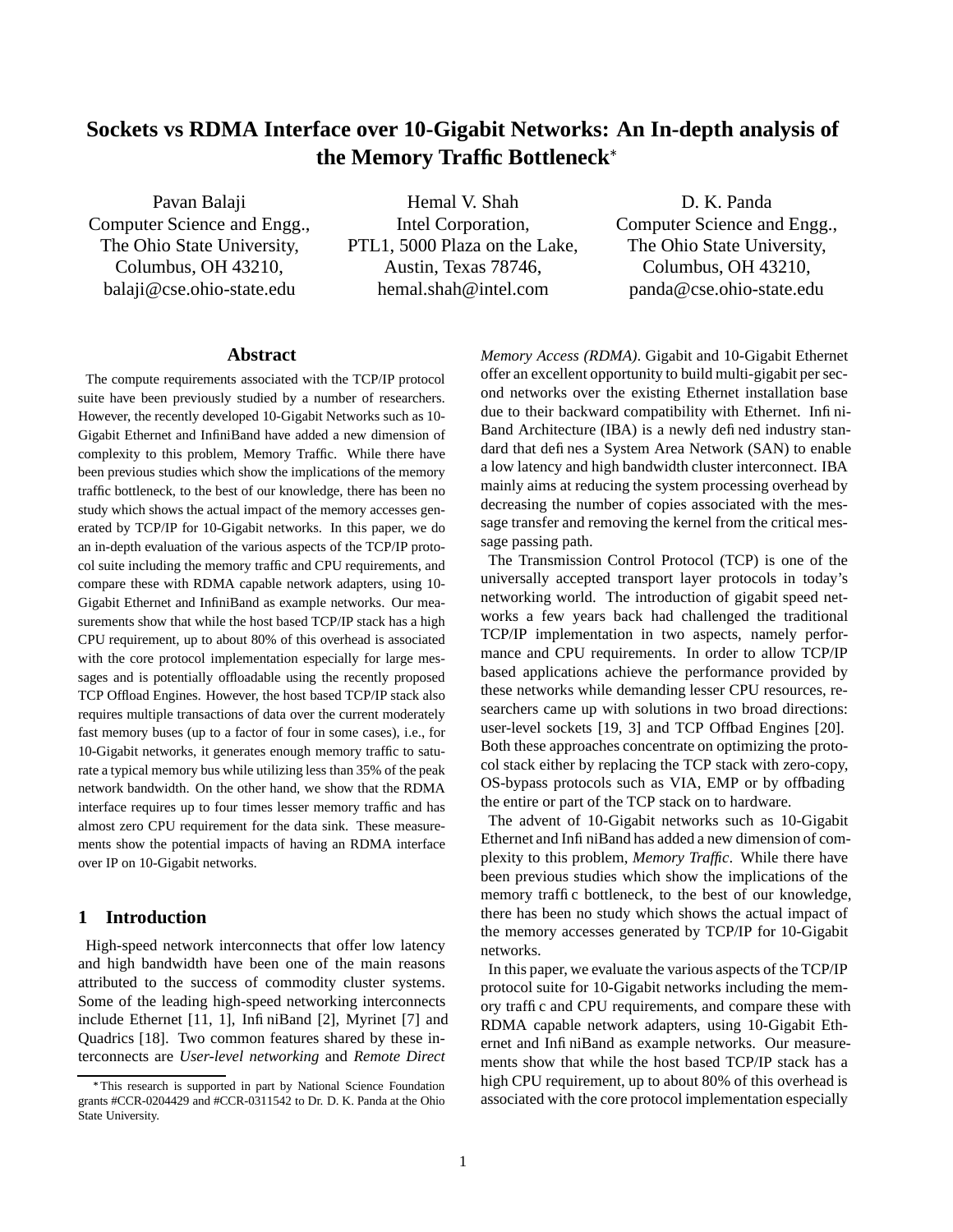for large messages and is potentially offloadable using the recently proposed TCP Offload Engines or user-level sockets layers.

Further, our studies reveal that for 10-Gigabit networks, the sockets layer itself becomes a significant bottleneck for memory traffic. Especially when the data is not present in the L2-cache, network transactions generate significant amounts of memory bus traffic for the TCP protocol stack. As we will see in the later sections, each byte transferred on the network can generate up to 4 bytes of data traffic on the memory bus. With the current moderately fast memory buses (e.g., 64bit/333MHz) and low memory efficiencies (e.g., 65%), this amount of memory traffic limits the peak throughput applications can achieve to less than 35% of the network's capability. Further, the memory bus and CPU speeds have not been scaling with the network bandwidth [4], pointing to the fact that this problem is only going to worsen in the future.

We also evaluate the RDMA interface of the InfiniBand architecture to understand the implications of having an RDMA interface over IP in two aspects: (a) the CPU requirement for the TCP stack usage and the copies associated with the sockets interface, (b) the difference in the amounts of memory traffic generated by RDMA compared to that of the traditional sockets API. Our measurements show that the RDMA interface requires up to four times lesser memory traffic and has almost zero CPU requirement for the data sink. These measurements show the potential impacts of having an RDMA interface over IP on 10-Gigabit networks.

The remaining part of the paper is organized as follows: In Section 2, we provide a brief background about InfiniBand, the RDMA interface and the TCP protocol suite. Section 3 provides details about the architectural requirements associated with the TCP stack. We present some experimental results in Section 4, other related work in Section 5 and draw our conclusions in Section 6.

## **2 Background**

In this section, we provide a brief background about the InfiniBand Architecture, the RDMA interface and the TCP protocol suite.

## **2.1 InfiniBand Architecture**

InfiniBand Architecture (IBA) is an industry standard that defines a System Area Network (SAN) to design clusters offering low latency and high bandwidth. In a typical IBA cluster, switched serial links connect the processing nodes and the I/O nodes. The compute nodes are connected to the IBA fabric by means of Host Channel Adapters (HCAs). IBA defines a semantic interface called as Verbs for the consumer applications to communicate with the HCAs.

IBA mainly aims at reducing the system processing overhead by decreasing the number of copies associated with a message transfer and removing the kernel from the critical message passing path. This is achieved by providing the consumer applications direct and protected access to the HCA.

### **2.1.1 RDMA Communication Model**

IBA supports two types of communication semantics: channel semantics (send-receive communication model) and memory semantics (RDMA communication model).

In channel semantics, every send request has a corresponding receive request at the remote end. Thus there is one-toone correspondence between every send and receive operation. Failure to post a receive descriptor on the remote node results in the message being dropped and if the connection is reliable, it might even result in the breaking of the connection. In memory semantics, Remote Direct Memory Access (RDMA) operations are used. These operations are transparent at the remote end since they do not require a receive descriptor to be posted. There are two kinds of RDMA operations: RDMA Write and RDMA Read. In an RDMA write operation, the initiator directly writes data into the remote node's user buffer. Similarly, in an RDMA Read operation, the initiator reads data from the remote node's user buffer.

## **2.2 TCP/IP Protocol Suite**

The data processing path taken by the TCP protocol stack is broadly classified into the transmission path and the receive path. On the transmission side, the message is copied into the socket buffer, divided into MTU sized segments, data integrity ensured through checksum computation (to form the TCP checksum) and passed on to the underlying IP layer. Linux-2.4 uses a combined checksum and copy for the transmission path, a well known optimization first proposed by Jacobson, et al. [8]. The IP layer extends the checksum to include the IP header and form the IP checksum and passes on the IP datagram to the device driver. After the construction of a packet header, the device driver makes a descriptor for the packet and passes the descriptor to the NIC. The NIC performs a DMA operation to move the actual data indicated by the descriptor from the socket buffer to the NIC buffer. The NIC then ships the data with the link header to the physical network and raises an interrupt to inform the device driver that it has finished transmitting the segment.

On the receiver side, the NIC receives the IP datagrams, DMAs them to the socket buffer and raises an interrupt informing the device driver about this. The device driver strips the packet off the link header and hands it over to the IP layer. The IP layer verifies the IP checksum and if the data integrity is maintained, hands it over to the TCP layer. The TCP layer verifies the data integrity of the message and places the data into the socket buffer. When the application calls the read() operation, the data is copied from the socket buffer to the application buffer.

## **3 Understanding TCP/IP Requirements**

In this section, we study the impact of cache misses not only on the performance of the TCP/IP protocol stack, but also on the amount of memory traffic associated with these cache misses; we estimate the amount of memory traffic for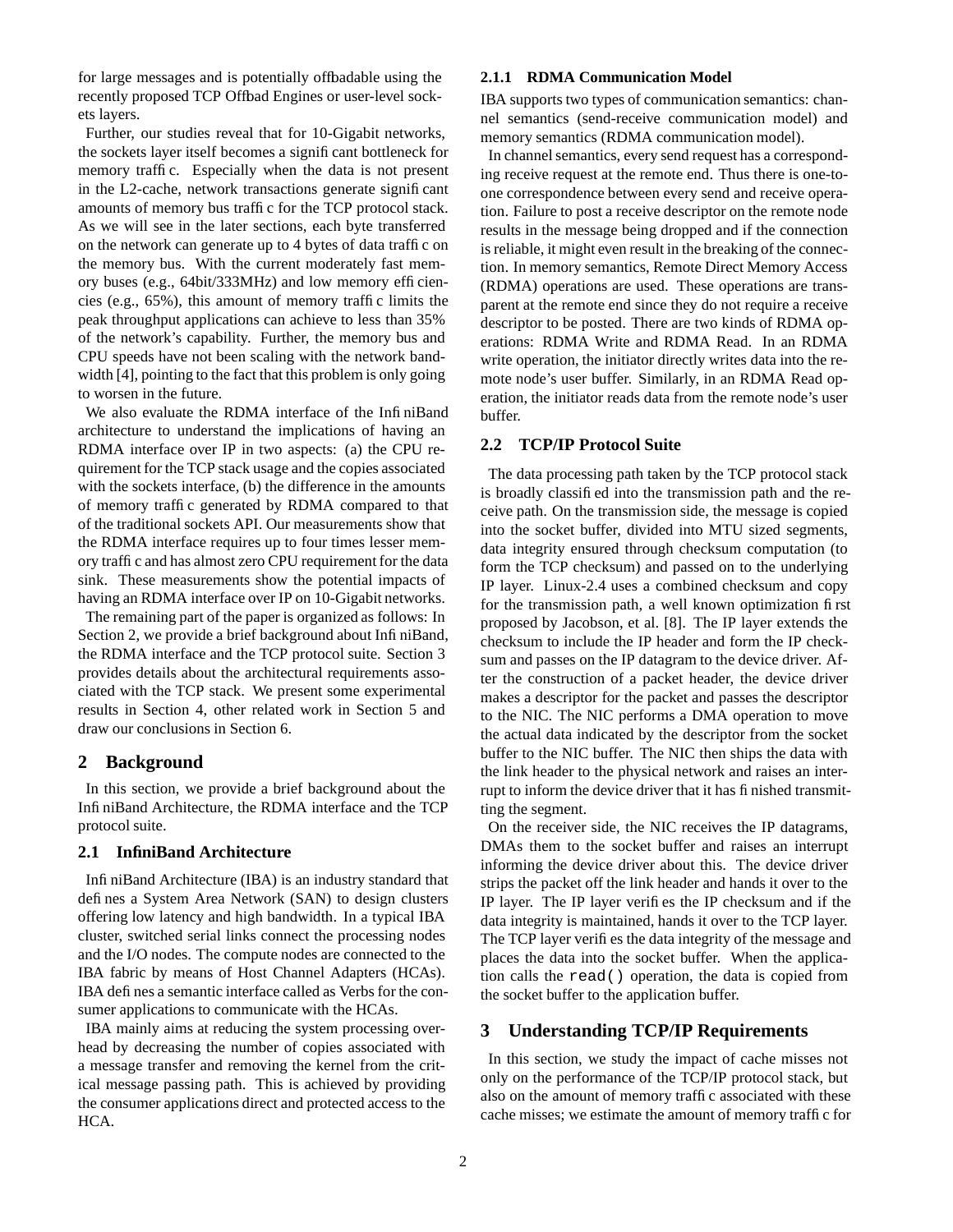a typical throughput test. In Section 4, we validate these estimates through measured values.

Memory traffic comprises of two components: Front Side Bus (FSB) reads and writes generated by the CPU(s) and DMA traffic generated through the I/O bus by other devices (NIC in our case). We study the memory traffic associated with the transmit path and the receive paths separately. Further, we break up each of these paths into two cases: (a) Application buffer fits in cache and (b) Application buffer does not fit in cache. In this section, we describe the path taken by the second case, i.e., when the application buffer does not fit in cache. We also present the final memory traffic ratio of the first case, but refer the reader to [4] for the actual data path description due to space restrictions. Figures 1a and 1b illustrate the memory accesses associated with network communication.

#### **3.1 Transmit Path**

As mentioned earlier, in the transmit path, TCP copies the data from the application buffer to the socket buffer. The NIC then DMAs the data from the socket buffer and transmits it. The following are the steps involved on the transmission side:

**CPU reads the application buffer (step 1):** The application buffer has to be fetched to cache on every iteration since it does not completely fit into it. However, it does not have to be written back to memory each time since it is only used for copying into the socket buffer and is never dirtied. Hence, this operation requires a byte of data to be transferred from memory for every byte transferred over the network.

**CPU writes to the socket buffer (step 2):** The default socket buffer size for most kernels including Linux and Windows Server 2003 is 64KB, which fits in cache (on most systems). In the first iteration, the socket buffer is fetched to cache and the application buffer is copied into it. In the subsequent iterations, the socket buffer stays in one of *Exclusive*, *Modified* or *Shared* states, i.e., it never becomes *Invalid*. Further, any change of the socket buffer state from one to another of these three states just requires a notification transaction or a Bus Upgrade from the cache controller and generates no memory traffic. So ideally this operation should not generate any memory traffic. However, the large application buffer size can force the socket buffer to be pushed out of cache. This can cause up to 2 bytes of memory traffic per network byte (one transaction to push the socket buffer out of cache and one to fetch it back). Thus, this operation can require between 0 and 2 bytes of memory traffic per network byte.

**NIC does a DMA read of the socket buffer (steps 3 and 4):** When a DMA request from the NIC arrives, the segment of the socket buffer corresponding to the request can be either in cache (dirtied) or in memory. In the first case, during the DMA, most memory controllers perform an implicit write back of the cache lines to memory. In the second case, the DMA takes place from memory. So, in either case, there would be one byte of data transferred either to or from

memory for every byte of data transferred on the network.

Based on these four steps, we can expect the memory traffic required for this case to be between 2 to 4 bytes for every byte of data transferred over the network. Also, we can expect this value to move closer to 4 as the size of the application buffer increases (forcing more cache misses for the socket buffer).

Further, due to the set associative nature of some caches, it is possible that some of the segments corresponding to the application and socket buffers be mapped to the same cache line. This requires that these parts of the socket buffer be fetched from memory and written back to memory on every iteration. It is to be noted that, even if a cache line corresponding to the socket buffer is evicted to accommodate another cache line, the amount of memory traffic due to the NIC DMA does not change; the only difference would be that the traffic would be a memory read instead of an implicit write back. However, we assume that the cache mapping and implementation are efficient enough to avoid such a scenario and do not expect this to add any additional memory traffic.

#### **3.2 Receive Path**

The memory traffic associated with the receive path is simpler compared to that of the transmit path. The following are steps involved on the receive path:

**NIC does a DMA write into the socket buffer (step 1):** When the data arrives at the NIC, it does a DMA write of this data into the socket buffer. During the first iteration, if the socket buffer is present in cache and is dirty, it is flushed back to memory by the cache controller. Only after the buffer is flushed out of the cache is the DMA write request allowed to proceed. In the subsequent iterations, even if the socket buffer is fetched to cache, it would not be in a *Modified* state (since it is only being used to copy data into the application buffer). Thus, the DMA write request would be allowed to proceed as soon as the socket buffer in the cache is invalidated by the North Bridge (Figure 1), i.e., the socket buffer does not need to be flushed out of cache for the subsequent iterations. This sums up to one transaction to the memory during this step.

**CPU reads the socket buffer (step 2):** Again, at this point the socket buffer is not present in cache, and has to be fetched, requiring one transaction from the memory. It is to be noted that even if the buffer was present in the cache before the iteration, it has to be evicted or invalidated for the previous step.

**CPU writes to application buffer (steps 3, 4 and 5):** Since the application buffer does not fit into cache entirely, it has to be fetched in parts, data copied to it, and written back to memory to make room for the rest of the application buffer. Thus, there would be two transactions to and from the memory for this step (one to fetch the application buffer from memory and one to write it back).

This sums up to 4 bytes of memory transactions for every byte transferred on the network for this case. It is to be noted that for this case, the number of memory transactions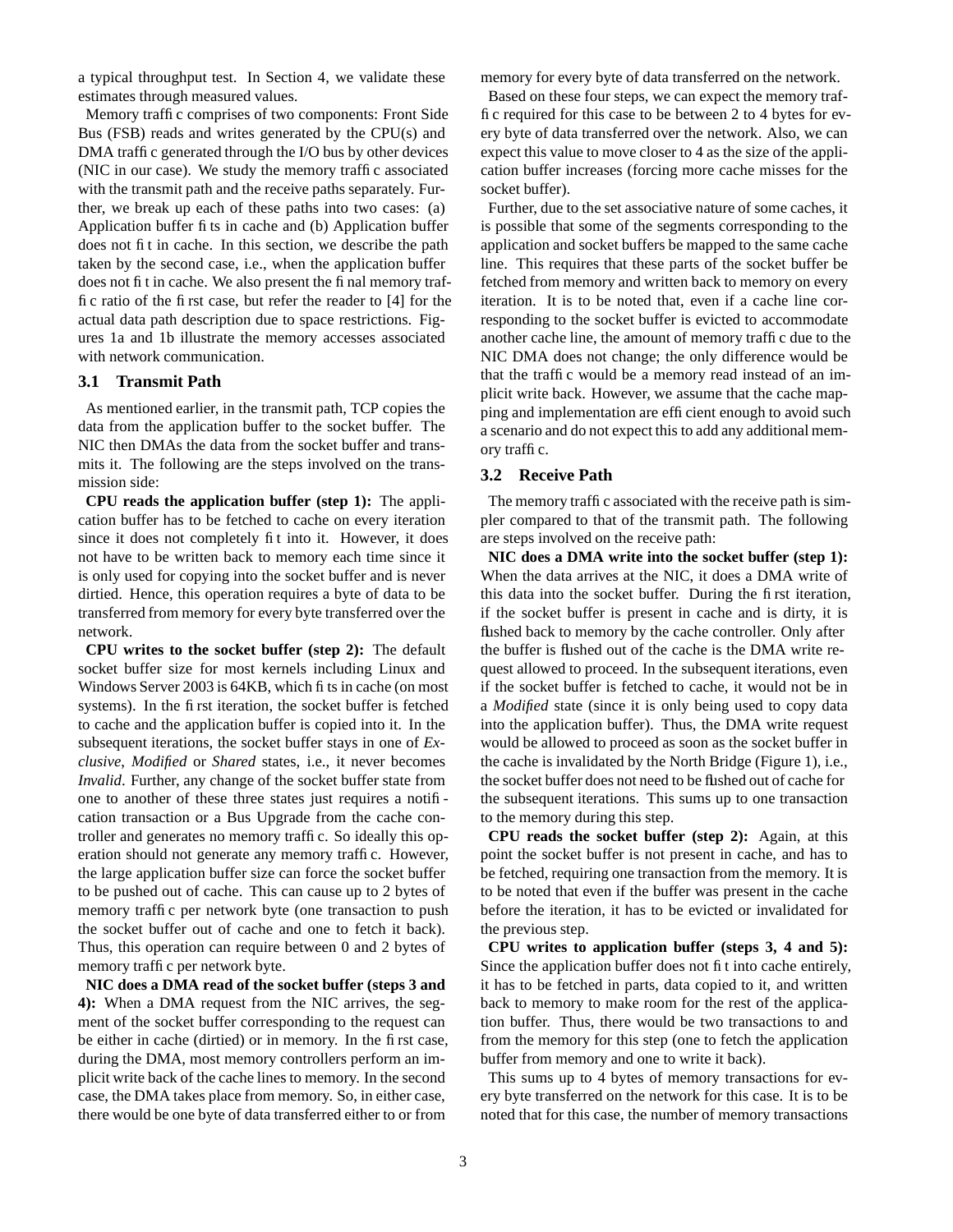

**Figure 1. Memory Traffic for Sockets: (a) Transmit Path; (b) Receive Path**

does not depend on the cache policy. Table 1 gives a summary of the memory transactions expected for each of the above described cases. *Theoretical* refers to the possibility of cache misses due to inefficiencies in the cache policy, set associativity, etc. *Practical* assumes that the cache policy is efficient enough to avoid cache misses due to memory to cache mappings. While the actual memory access pattern is significantly more complicated than the one described above due to the pipelining of data transmission to and from the socket buffer, this model captures the bulk of the memory transactions and provides a fair enough estimate.

**Table 1. Memory to Network traffic ratio**

|                             | fits in cache | does not fit in cache |
|-----------------------------|---------------|-----------------------|
| Transmit (Theoretical)      | 1-4           | 2-4                   |
| <b>Transmit (Practical)</b> |               | $2 - 4$               |
| Receive (Theoretical)       | 2-4           |                       |
| <b>Receive (Practical)</b>  |               |                       |

## **4 Experimental Results**

In this section, we present some of the experiments we have conducted over 10 Gigabit Ethernet and Infi niBand.

The test-bed used for evaluating the 10-Gigabit Ethernet stack consisted of two clusters.

**Cluster 1:** Two Dell2600 Xeon 2.4 GHz 2-way SMP nodes, each with 1GB main memory (333MHz, DDR), Intel E7501 chipset, 32Kbyte L1-Cache, 512Kbyte L2-Cache, 400MHz/64-bit Front Side Bus, PCI-X 133MHz/64bit I/O bus, Intel 10GbE/Pro 10-Gigabit Ethernet adapters.

**Cluster 2:** Eight P4 2.4 GHz IBM xSeries 305 nodes, each with 256Kbyte main memory and connected using the Intel Pro/1000 MT Server Gigabit Ethernet adapters. We used Windows Server 2003 and Linux kernel 2.4.18-14smp for our evaluations. The multi-stream tests were conducted using a FoundryNet 10-Gigabit Ethernet switch.

The test-bed used for evaluating the InfiniBand stack consisted of the following cluster.

**Cluster 3:** Eight nodes built around SuperMicro SUPER P4DL6 motherboards and GC chipsets which include 64 bit 133 MHz PCI-X interfaces. Each node has two Intel Xeon 2.4GHz processors with a 512Kbyte L2 cache and a 400MHz front side bus. The machines are connected with Mellanox InfiniHost MT23108 DualPort 4x HCA adapter through an InfiniScale MT43132 Eight 4x Port InfiniBand Switch. The Mellanox InfiniHost HCA SDK version is thca-x86-0.2.0-build-001. The adapter firmware version is fw-23108-rel-1 17 0000-rc12-build-001. We used the Linux 2.4.7-10smp kernel version.

#### **4.1 10-Gigabit Ethernet**

In this section we present the performance delivered by 10-Gigabit Ethernet, the memory traffic generated by the TCP/IP stack (including the sockets interface) and the CPU requirements of this stack.

#### **4.1.1 Micro-Benchmark Evaluation**

For the micro-benchmark tests, we have studied the impacts of varying different parameters in the system as well as the TCP/IP stack including (a) Socket Buffer Size, (b) Maximum Transmission Unit (MTU), (c) Network adapter offbads (checksum, segmentation), (d) PCI burst size (PBS), (e) Switch Behavior, (f) TCP window size, (g) Adapter Interrupt delay settings, (h) Operating System (Linux and Windows Server 2003) and several others. Most of these micro-benchmarks use the same buffer for transmission resulting in maximum cache hits presenting the ideal case performance achievable by 10-Gigabit Ethernet. Due to this reason, these results tend to hide a number of issues related to memory traffic. The main idea of this paper is to study the memory bottleneck in the TCP/IP stack. Hence, we have shown only a subset of these micro-benchmarks in this paper. The rest of the micro-benchmarks can be found in [4].

**Single Stream Tests:** Figure 2a shows the one-way pingpong latency achieved by 10-Gigabit Ethernet. We can see that 10-Gigabit Ethernet is able to achieve a latency of about  $37\mu s$  for a message size of 256bytes on the Windows Server 2003 platform. The figure also shows the average CPU utilization for the test. We can see that the test requires about 50% CPU on each side. We have also done a similar analysis on Linux where 10-Gigabit Ethernet achieves a latency of about  $20.5\mu s$  (Figure 3a).

Figure 2b shows the throughput achieved by 10-Gigabit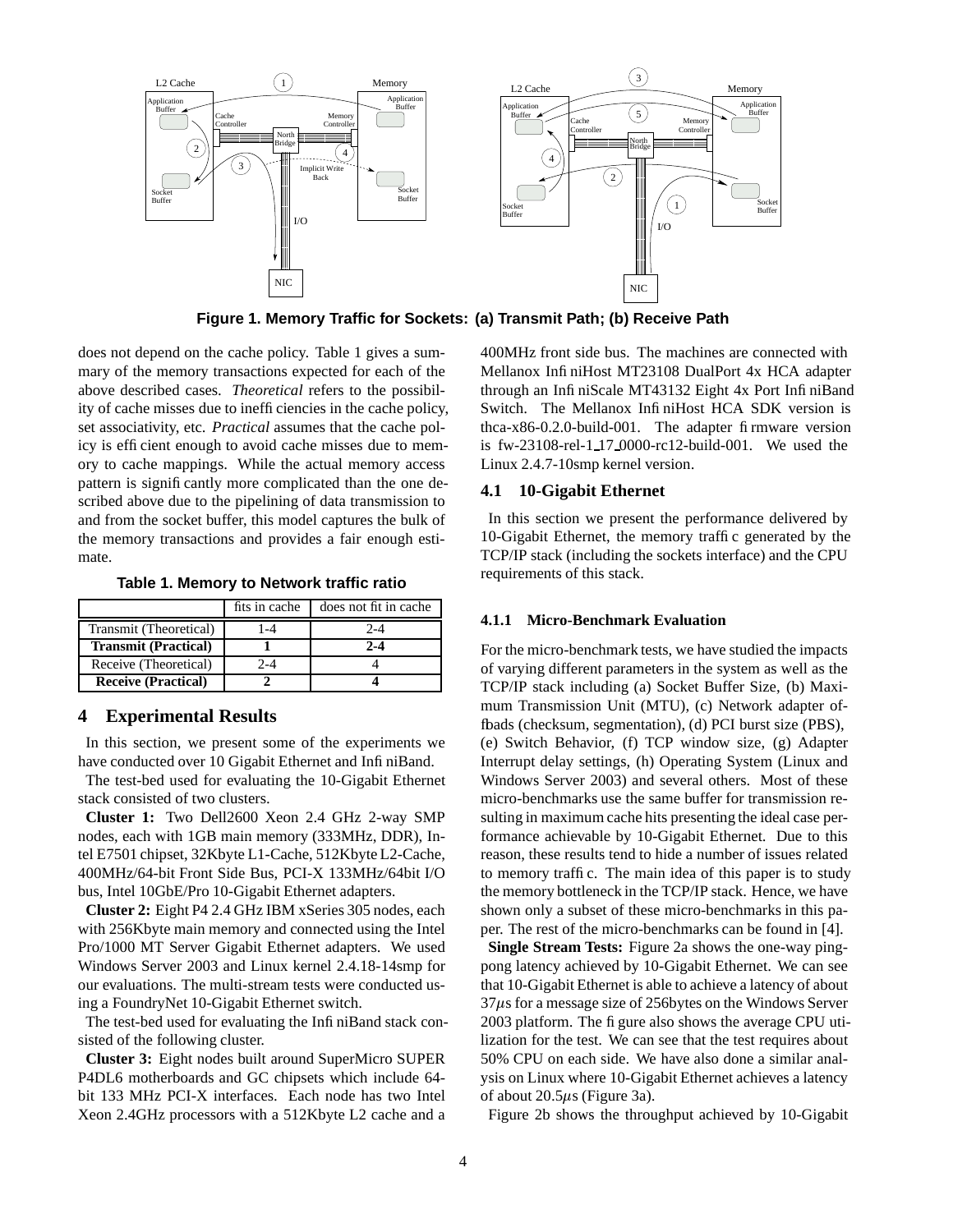Ethernet on the Windows Server 2003 platform. The parameter settings used for the experiment were a socket buffer size of 64Kbytes (both send and receive on each node), MTU of 16Kbytes, checksum offloaded on to the network card and the PCI burst size set to 4Kbytes. 10-Gigabit Ethernet achieves a peak throughput of about 2.5Gbps with a CPU usage of about 110% (dual processor system). We can see that the amount of CPU used gets saturated at about 100% though we are using dual processor systems. This is attributed to the interrupt routing mechanism for the "x86" architecture. The x86 architecture routes all interrupts to the first processor. For interrupt based protocols such as TCP, this becomes a huge bottleneck, since this essentially restricts the transmission side to about one CPU. This behavior is also seen in the multi-stream transmission tests (in particular the fan-out test) which are provided in the later sections. The throughput results for the Linux platform are presented in Figure 3b.

**Multi-Stream Tests:** For the multi-stream results, we study the performance of the host TCP/IP stack in the presence of multiple data streams fbwing from or into the node. The environment used for the multi-stream tests consisted of one node with a 10-Gigabit Ethernet adapter and several other nodes connected to the same switch using a 1-Gigabit Ethernet adapter.

Three main experiments were conducted in this category. The first test was a Fan-in test, where all the 1-Gigabit Ethernet nodes push data to the 10-Gigabit Ethernet node through the common switch they are connected to. The second test was a Fan-out test, where the 10-Gigabit Ethernet node pushes data to all the 1-Gigabit Ethernet nodes through the common switch. The third test was Dual test, where the 10-Gigabit Ethernet node performs the fan-in test with half the 1-Gigabit Ethernet nodes and the fan-out test with the other half. It is to be noted that the Dual test is quite different from a multi-stream bi-directional bandwidth test where the server node (10-Gigabit Ethernet node) does both a fanin and a fan-out test with each client node (1-Gigabit Ethernet node). The message size used for these experiments is 10Mbytes. This forces the message *not to be in L2-cache* during subsequent iterations.

Figures 4a and 4b show the performance of the host TCP/IP stack over 10-Gigabit Ethernet for the Fan-in and the Fan-out tests. We can see that we are able to achieve a throughput of about 3.5Gbps with a 120% CPU utilization (dual CPU) for the Fan-in test and about 4.5Gbps with a 100% CPU utilization (dual CPU) for the Fan-out test. Further, it is to be noted that the server gets saturated in the Fan-in test for 4 clients. However, in the fan-out test, the throughput continues to increase from 4 clients to 8 clients. This again shows that with 10-Gigabit Ethernet, the receiver is becoming a bottleneck in performance mainly due to the high CPU overhead involved on the receiver side.

Figure 4c shows the performance achieved by the host TCP/IP stack over 10-Gigabit Ethernet for the Dual test. The host TCP/IP stack is able to achieve a throughput of about 4.2Gbps with a 140% CPU utilization (dual CPU).

#### **4.1.2 TCP/IP CPU Pareto Analysis**

In this section we present a module wise break-up (Pareto Analysis) for the CPU overhead of the host TCP/IP stack over 10-Gigabit Ethernet. We used the *NTttcp* throughput test as a benchmark program to analyse this. Like other micro-benchmarks, the NTttcp test uses the same buffer for all iterations of the data transmission. So, the pareto analysis presented here is for the ideal case with the maximum number of cache hits. For measurement of the CPU overhead, we used the *Intel VTune*<sup>TM</sup> Performance Analyzer. In short, the  $VTune^{TM}$  *Analyzer* interrupts the processor at specified events (e.g., every 'n' clock ticks) and records its execution context at that sample. Given enough samples, the result is a statistical profile of the ratio of the time spent in a particular routine. More details about the *Intel VTune<sup>TM</sup>* Performance Analyzer can be found in [4].

Figures 5 and 6 present the CPU break-up for both the sender as well as the receiver for small messages (64bytes) and large messages (16Kbytes) respectively. It can be seen that in all the cases, the kernel and the protocol stack add up to about 80% of the CPU overhead. For small messages, the overhead is mainly due to the per-message interrupts. These interrupts are charged into the kernel usage, which accounts for the high percentage of CPU used by the kernel for small messages. For larger messages, on the other hand, the overhead is mainly due to the data touching portions in the TCP/IP protocol suite such as checksum, copy, etc.

As it can be seen in the pareto analysis, in cases where the cache hits are high, most of the overhead of TCP/IP based communication is due to the TCP/IP protocol processing itself or due to other kernel overheads. This shows the potential benefits of having TCP Offload Engines in such scenarios where these components are optimized by pushing the processing to the hardware. However, the per-packet overheads for small messages such as interrupts for sending and receiving data segments would still be present inspite of a protocol offload. Further, as we'll see in the memory traffic analysis (the next section), for cases where the cache hit rate is not very high, the memory traffic associated with the sockets layer becomes very significant forming a fundamental bottleneck for all implementations which support the sockets layer, including high performance userlevel sockets as well as TCP Offbad Engines.

#### **4.1.3 TCP/IP Memory Traffic**

For the memory traffic tests, we again used the  $VTune^{TM}$ *Performance Analyzer*. We measure the number of cache lines fetched and evicted from the processor cache to calculate the data traffic on the Front Side Bus. Further, we measure the data being transferred from or to memory from the North Bridge to calculate the memory traffic (on the Memory Bus). Based on these two calculations, we evaluate the amount of traffic being transferred over the I/O bus (difference in the amount of traffic on the Front Side Bus and the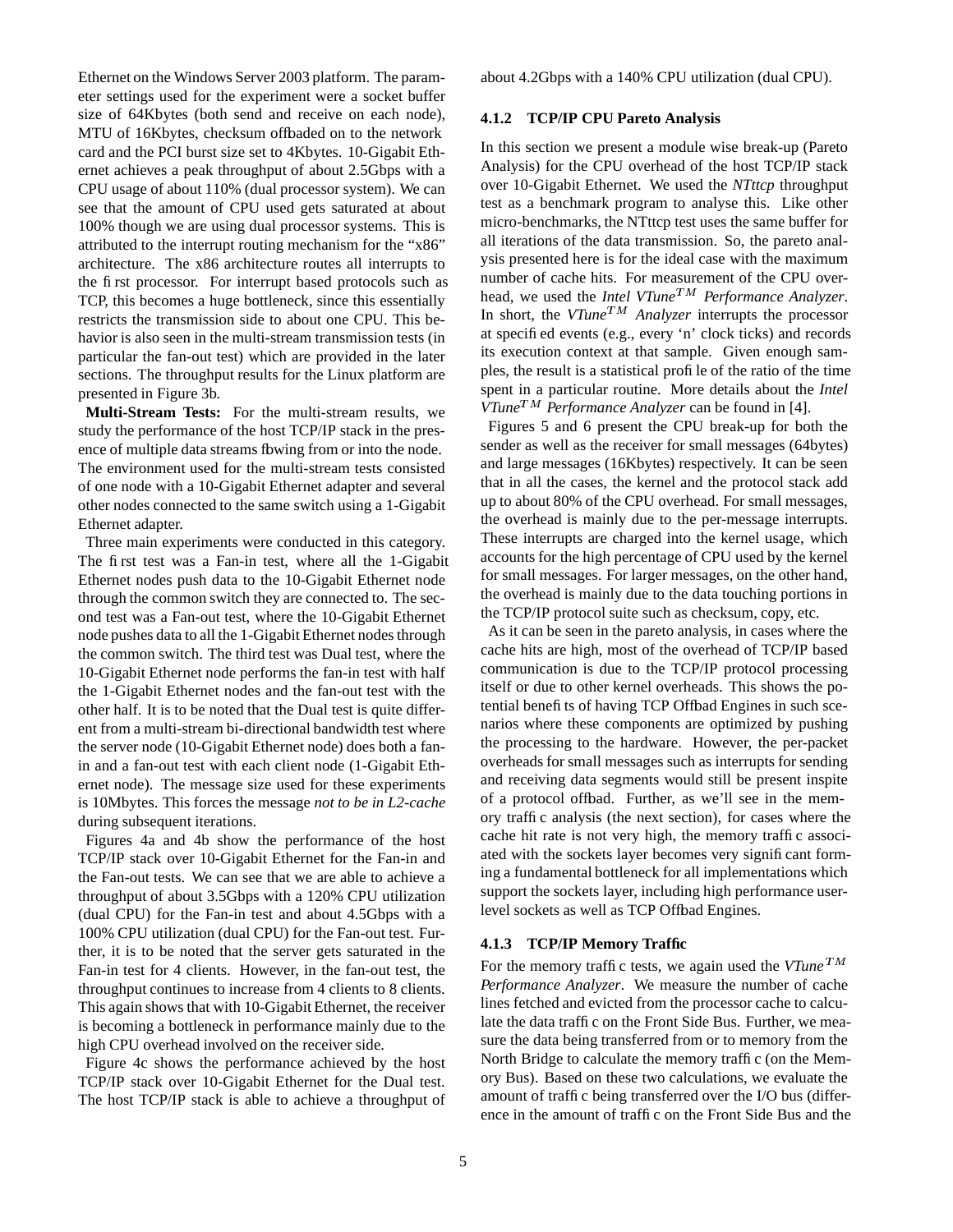

**Figure 2. Micro-Benchmarks for the host TCP/IP stack over 10-Gigabit Ethernet on the Windows Platform: (a) One-Way Latency (MTU 1.5K); (b) Throughput (MTU 16K)**



**Figure 3. Micro-Benchmarks for the host TCP/IP stack over 10-Gigabit Ethernet on the Linux Platform: (a) One-Way Latency (MTU 1.5K); (b) Throughput (MTU 16K)**



**Figure 4. Multi-Stream Micro-Benchmarks: (a) Fan-in, (b) Fan-out, (c) Dual (Fan-in/Fan-out)**



**Figure 5. Throughput Test: CPU Pareto Analysis for small messages (64bytes): (a) Transmit Side, (b) Receive Side**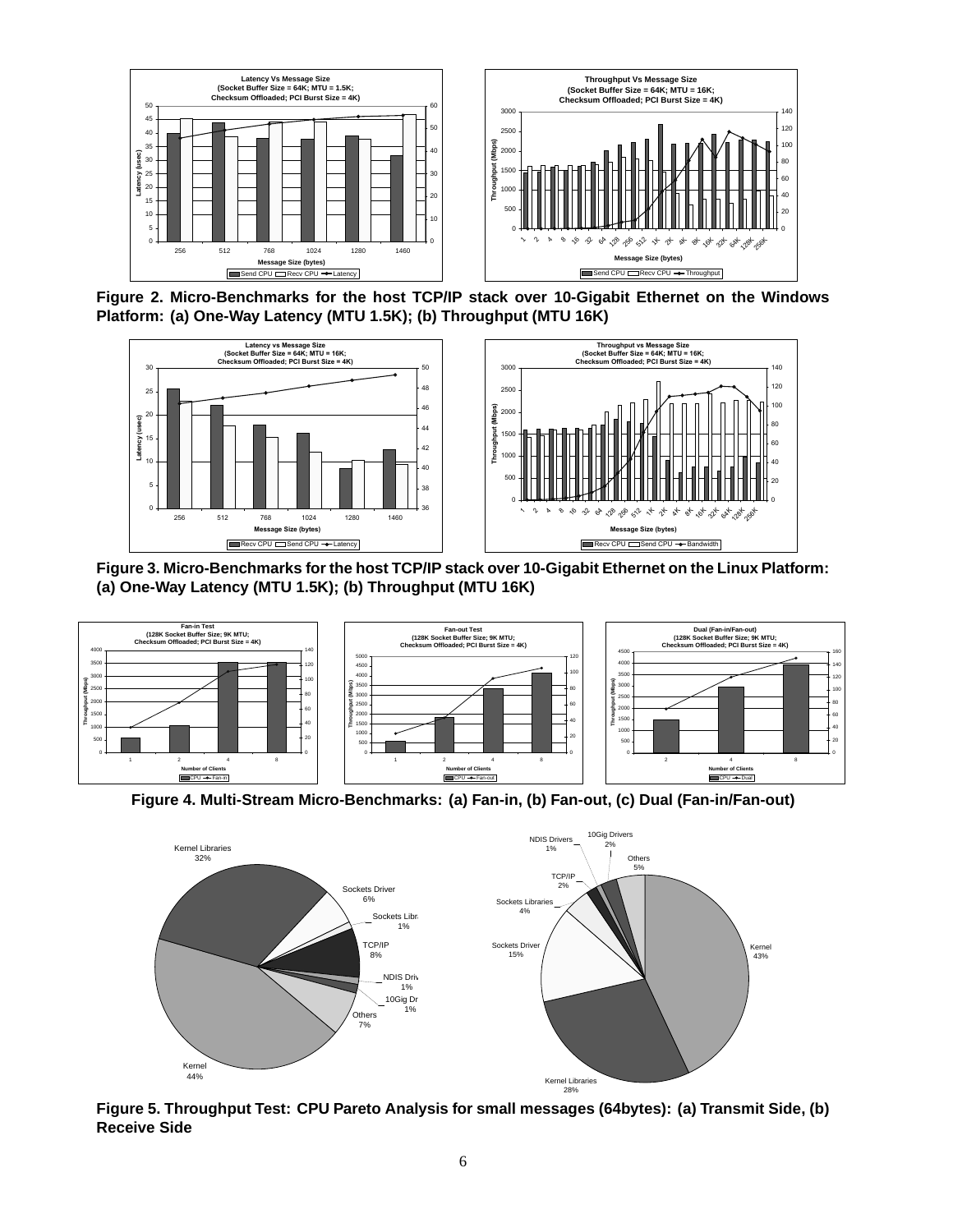

**Figure 6. Throughput Test: CPU Pareto Analysis for large messages (16Kbytes): (a) Transmit Size, (b) Receive Side**

Memory Bus).

**Single Stream Tests:** Figure 7a shows the memory traffic associated with the data being transferred on the network for the sender and the receiver sides. As discussed in Section 3, for small message sizes (messages which fit in the L2-cache), we can expect about 1 byte of memory traffic per network byte on the sender side and about 2 bytes of memory traffic per network byte on the receiver side. However, the amount of memory traffic seems to be large for very small messages. The reason for this is the TCP control traffic and other noise traffic on the memory bus. Such traffic would significantly affect the smaller message sizes due to the less amount of memory traffic associated with them. However, when the message size becomes moderately large (and still fits in L2-cache), we can see that the message traffic follows the trend predicted.

For large message sizes (messages which do not fit in the L2-cache), we can expect between 2 and 4 bytes of memory traffic per network byte on the sender side and about 4 bytes of memory traffic per network byte on the receiver side. We can see that the actual memory to network traffic ratio follows this trend.

These results show that even without considering the host CPU requirements for the TCP/IP protocol stack, the memory copies associated with the sockets layer can generate up to 4 bytes of memory traffic per network byte for traffic in each direction, forming what we call the *memory-traffic* bottleneck. It is to be noted that while some TCP Offbad Engines try to avoid the memory copies in certain scenarios, the sockets API can not force a zero copy implementation for all cases (e.g., transactional protocols such as RPC, File I/O, etc. first read the data header and decide the size of the buffer to be posted). This forces the memory-traffic bottleneck to be associated with the sockets API.

**Multi-Stream Tests:** Figure 7b shows the actual memory traffic associated with the network data transfer during the multi-stream tests. It is to be noted that the message size used for the experiments is 10Mbytes, so subsequent transfers of the message need the buffer to be fetched from memory to L2-cache.

The first two legends in the figure show the amount of bytes transferred on the network and the bytes transferred on the memory bus per second respectively. The third legend shows 65% of the peak bandwidth achievable by the memory bus. 65% of the peak memory bandwidth is a general rule of thumb used by most computer companies to estimate the peak practically sustainable memory bandwidth on a memory bus when the requested physical pages are non-contiguous and are randomly placed. It is to be noted that though the virtual address space could be contiguous, this doesn't enforce any policy on the allocation of the physical address pages and they can be assumed to be randomly placed.

It can be seen that the amount of memory bandwidth required is significantly larger than the actual network bandwidth. Further, for the Dual test, it can be seen that the memory bandwidth actually reaches within 5% of the peak practically sustainable bandwidth.

## **4.2 InfiniBand Architecture**

In this section, we present briefly the performance achieved by RDMA enabled network adapters such as InfiniBand.

Figure 8a shows the one-way latency achieved by the RDMA write communication model of the InfiniBand stack for the polling based approach for completion as well as an event based approach. In the polling approach, the application continuously monitors the completion of the message by checking the arrived data. This activity makes the polling based approach CPU intensive resulting in a 100% CPU utilization. In the event based approach, the application goes to sleep after posting the descriptor. The network adaptor raises an interrupt for the application once the message arrives. This results in a lesser CPU utilization for the event based scheme.

We see that RDMA write achieves a latency of about  $5.5\mu s$ for both the polling based scheme as well as the event based scheme. The reason for both the event based scheme and the polling based scheme performing alike is the receiver transparency for RDMA Write operations. Since, the RDMA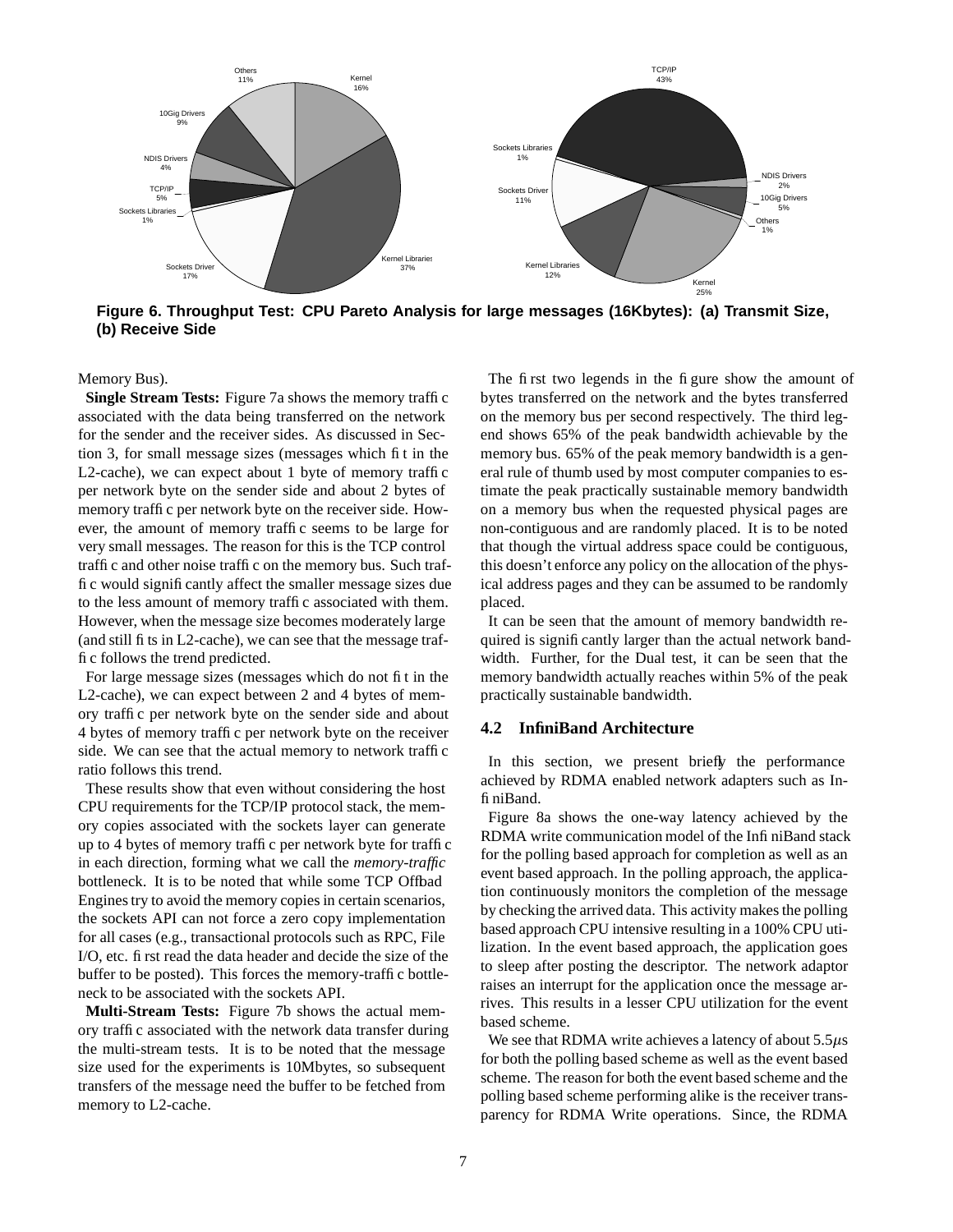





**Figure 8. IBA Micro-Benchmarks for RDMA Write: (a) Latency and (b) Throughput**



**Figure 9. Latency and Throughput Comparison: Host TCP/IP over 10-Gigabit Ethernet Vs InfiniBand**



**Figure 10. CPU Requirement and Memory Traffic Comparisons: Host TCP/IP over 10-Gigabit Ethernet Vs InfiniBand**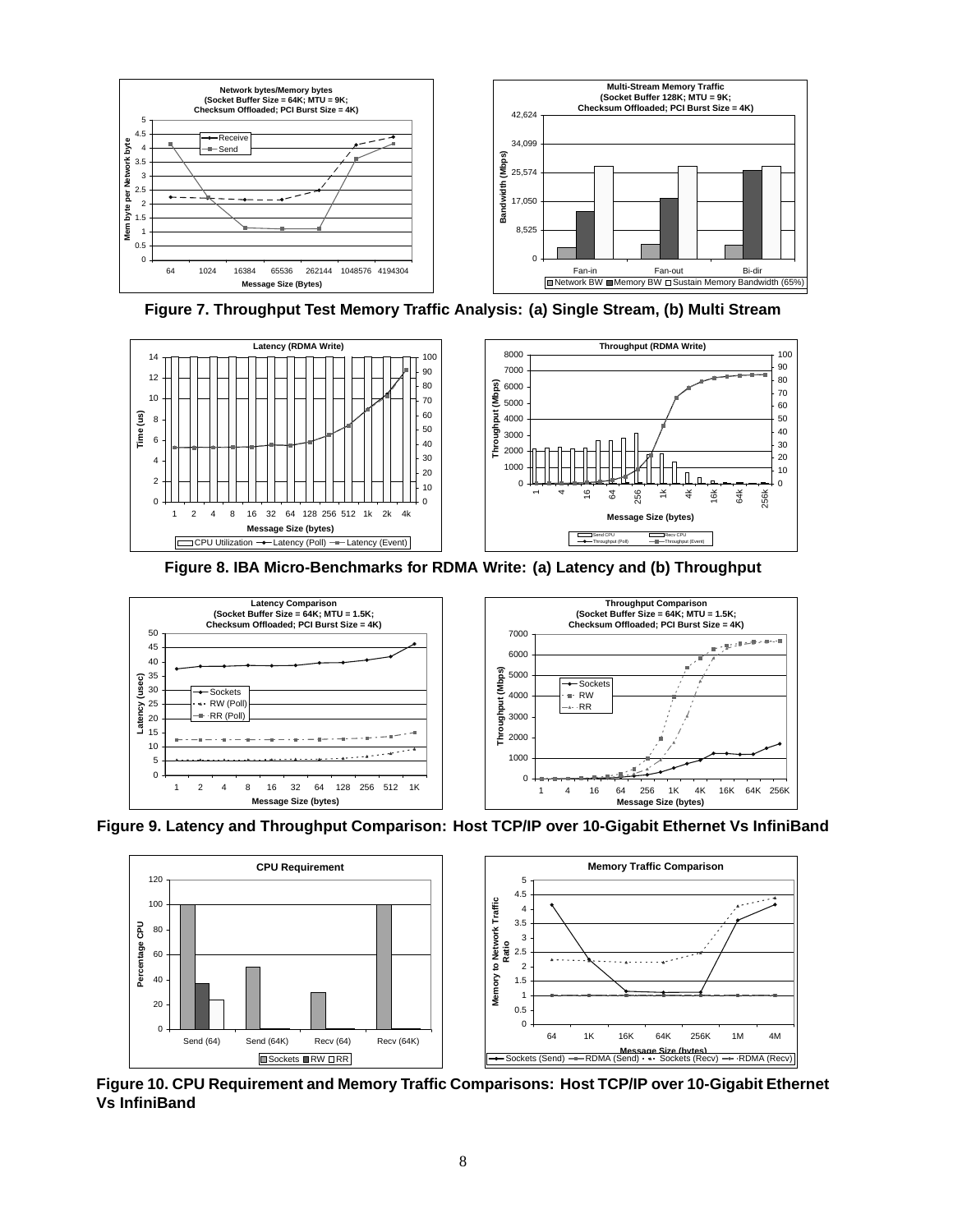write operation is completely receiver transparent, the only way the receiver can know that the data has arrived into its buffer is by polling on the last byte. So, in an event-based approach only the sender would be blocked on send completion using a notification event; the notification overhead at the sender is however parallelized with the data transmission and reception. Due to this the time taken by RDMA write for the event-based approach is similar to that of the polling based approach. Due to the same reason, the CPU overhead in the event-based approach is 100% (similar to the polling based approach).

RDMA Read on the other hand achieves a latency of about  $12.5\mu s$  for the polling based scheme and about  $24.5\mu s$  for the event based scheme. The detailed results for RDMA read and the other communication models such as sendreceive and RDMA write with immediate data can be found in [4].

Figure 8 shows the throughput achieved by RDMA write. Again, results for both the polling based approach as well as the event-based approach are presented.

Both approaches seem to perform very close to each other giving a peak throughput of about 6.6Gbps. The peak throughput is limited by the sustainable bandwidth on the PCI-X bus. The way the event-based scheme works is that, it first checks the completion queue for any completion entries present. If there are no completion entries present, it requests a notification from the network adapter and blocks while waiting for the data to arrive. In a throughput test, data messages are sent one after the other continuously. So, the notification overhead can be expected to be overlapped with the data transmission overhead for the consecutive messages. This results in a similar performance for the event-based approach as well as the polling based approach.

The CPU utilization values are only presented for the event-based approach; those for the polling based approach stay close to 100% and are not of any particular interest. The interesting thing to note is that for RDMA, there is nearly zero CPU utilization for the data sink especially for large messages.

#### **4.3 10-Gigabit Ethernet/InfiniBand Comparisons**

Figures 9a and 9b show the latency and throughput comparisons between IBA and 10-Gigabit Ethernet respectively. In this figure we have skipped the event based scheme and shown just the polling based scheme. The reason for this is the software stack overhead in InfiniBand. The performance of the event based scheme depends on the performance of the software stack to handle the events generated by the network adapter and hence would be specific to the implementation we are using. Hence, to get an idea of the peak performance achievable by InfiniBand, we restrict ourselves to the polling based approach.

We can see that InfiniBand is able to achieve a significantly higher performance than the host TCP/IP stack on 10-Gigabit Ethernet; a factor of three improvement in the latency and a up to a 3.5 times improvement in the throughput. This improvement in performance is mainly due to the

offload of the network protocol, direct access to the NIC and direct placement of data into the memory.

Figures 10a and 10b show the CPU requirements and the memory traffic generated by the host TCP/IP stack over 10-Gigabit Ethernet and the InfiniBand stack. We can see that the memory traffic generated by the host TCP/IP stack is much higher (more than 4 times in some cases) as compared to InfiniBand; this difference is mainly attributed to the copies involved in the sockets layer for the TCP/IP stack. This result points to the fact that inspite of the possibility of an offload of the TCP/IP stack on to the 10-Gigabit Ethernet network adapter TCP's scalability would still be restricted by the sockets layer and its associated copies. On the other hand, having an RDMA interface over IP together with the offloaded TCP stack can be expected to achieve all the advantages seen by Infi niBand.

Some of the expected benefits are (1) Low overhead interface to the network, (2) Direct Data Placement (significantly reducing intermediate buffering), (3) Support for RDMA semantics, i.e., the sender can handle the buffers allocated on the receiver node and (4) Most importantly, the amount of memory traffic generated for the network communication will be equal to the number of bytes going out to or coming in from the network, thus improving scalability.

### **5 Related Work**

Several researchers have worked on implementing high performance user-level sockets implementations over high performance networks. Kim, Shah, Balaji and several others have worked on such pseudo sockets layers over Gigabit Ethernet [5], GigaNet cLAN [16, 19, 6] and Infi niBand [3]. However, these implementations try to maintain the sockets API in order to allow compatibility for existing applications and hence still face the memory traffic bottlenecks discussed in this paper.

There has been some previous work done by Foong et. al. [10] which does a similar analysis of the bottlenecks associated by the TCP/IP stack and the sockets interface. This research is notable in the sense that this was the one of the first to show the implications of the memory traffic associated with the TCP/IP stack. However, this analysis was done using much slower networks, in particular Gigabit Ethernet adapters following which the memory traffic did not show up as a fundamental bottleneck and the conclusions of the work were quite different from ours. Wu-Chun Feng, et. al. [12, 9], have done some initial performance evaluation of 10-Gigabit Ethernet adapters. Their work focuses only on the peak performance deliverable by the adapters and does not consider the memory traffic issues for the TCP/IP stack present.

We would also like to mention some previous research to optimize the TCP stack [8, 13, 17, 15, 14]. However, in this paper, we question the sockets API itself and propose issues associated with this API. Further, we believe that most of the previously proposed techniques would still be valid for the proposed RDMA interface over TCP/IP and can be used